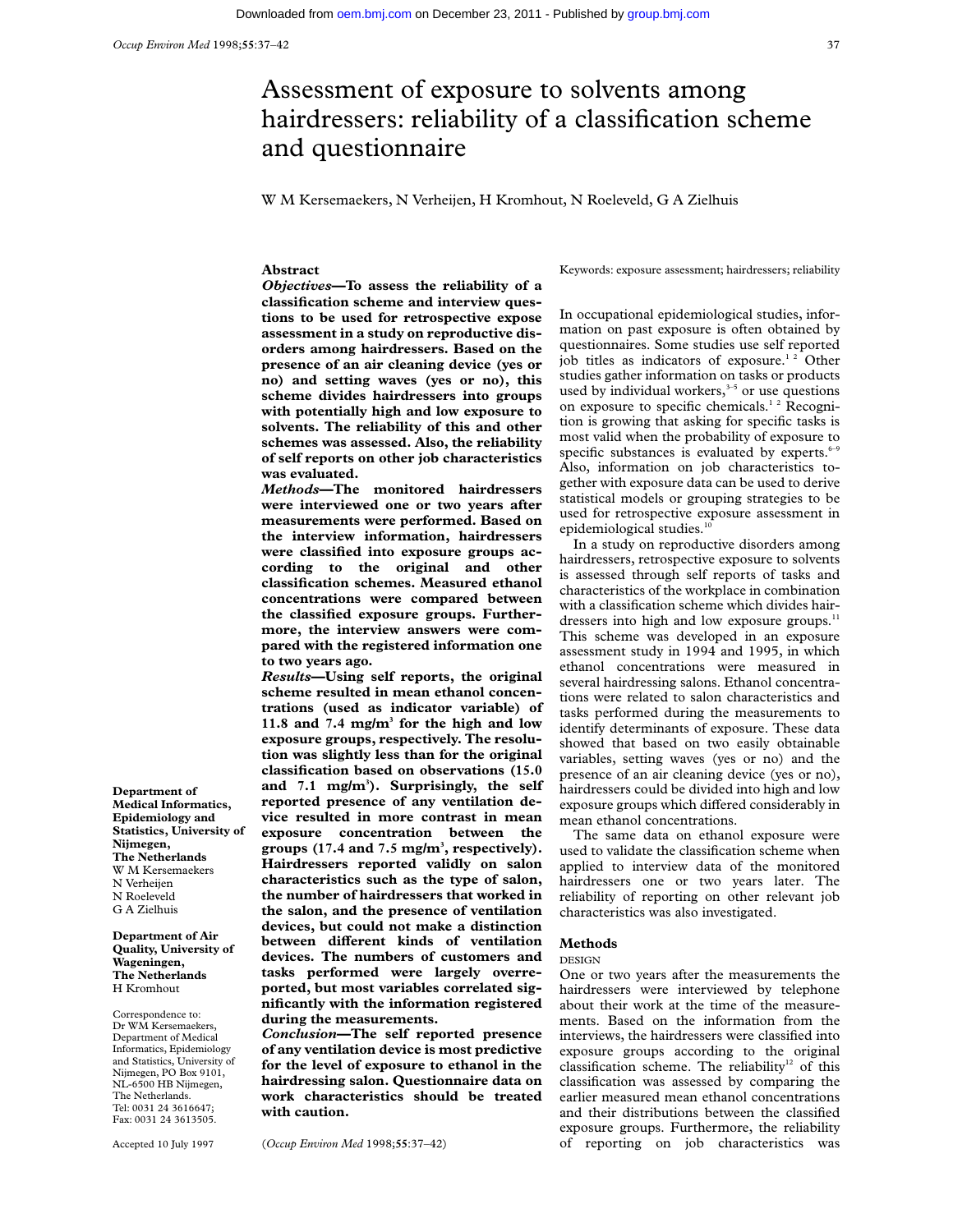investigated by comparing the interview answers with the information registered one to two years previously.

## *Data collection for the study of assessment of*  $exposure<sup>11</sup>$

In the summer of 1994, personal eight hour time weighted average (TWA) measurements of ethanol were performed in 18 hairdressing salons in a rural area (59 hairdressers). The following year, in six of these salons measurements were repeated (29 hairdressers), and additional measurements were performed in nine salons in an urban area (26 hairdressers). In each salon, measurements were carried out on two consecutive days: Tuesday and Wednesday, or Thursday and Friday. Only the repeated measurements in the rural area were performed on four days of the week (Tuesday to Friday).<sup>1</sup> Personal measurements were carried out with charcoal adsorbent tubes in the breathing zone. Each hairdresser registered information on standard registration forms about personal job characteristics during or at the end of the measurement day. This included information on the type of hairdresser (first, second, or junior), the number of customers, and the number of specific tasks (such as hair dyes, setting waves, hair sprays) performed during the measurement day. Salon characteristics were registered by an industrial hygienist, and included the presence of ventilation devices and number of hairdressers present in the salon. Table 3 of van Muiswinkel *et al* gives information on job characteristics in each measurement period and region.<sup>11</sup>

### *Data collection for the reliability study*

We restricted the reliability study to hairdressing salons, and therefore excluded the hairdressing school (six hairdressers). The 26 hairdressing salons were approached by post and telephone in August 1996. After consent was given, the names and telephone numbers of the hairdressers who had been assessed were provided. These hairdressers were approached by telephone for a short computer assisted interview. Each hairdresser was approached at least four times at different times of the day. The interview included questions on their work in the hairdressing salon—such as the number of hours worked per week, the number of customers per week, the presence of ventilation devices in the salon, and the number of chemical tasks, such as setting waves and dyes which the hairdresser had performed per week. All questions referred to the month of the measurements (June 1994 or April 1995). When a hairdresser had participated in both periods (1994 and 1995), questions were asked on the most recent year, and only these measurement data were used in the analyses.

## *Comparability of the data*

During the measurements, the number of tasks and measured ethanol concentrations were registered on the measurement day (eight hours), whereas in the telephone interviews we asked for the number of tasks a week, because we are interested in mean long term exposures

in the epidemiological study. Therefore, we had to extrapolate the information from the measurements from days to weeks. If a hairdresser had been assessed on more than one day, the information was averaged over the measurement days, leading to a mean personal ethanol concentration and mean number of tasks performed per person per day. This mean ethanol concentration was used in the assessment of reliability of the classification scheme. The mean numbers of tasks and customers per day were divided by eight and multiplied by the reported number of hours the hairdresser had worked per week, leading to mean numbers of tasks and customers per week. During the measurements, the number of customers was registered per salon instead of per hairdresser. Therefore, this number was first divided by the number of hairdressers present in the salon during the measurements, assuming an equal distribution of number of customers per hairdresser.

## *Assessment of reliability*

From the former workplace assessment study<sup>11</sup> it seemed that the classification scheme based on water waving (yes or no) and the availability of an air cleaning device (yes or no) was most predictive for the level of exposure. The reliability of this original scheme was checked by grouping the population according to the interview information on these variables. Because hairdressers did not correctly report on the type of ventilation device (see results), alternative classification schemes were also explored. When applicable, two types of classification schemes were used. In both schemes, hairdressers were put in the high exposure group, when they had performed any wave settings in a salon without air cleaning. Initially, all remaining hairdressers were defined as low exposed. In some schemes, however, a further classification of the low exposure group took place: hairdressers were defined as low exposed when they did no wave settings in an air cleaned salon, and otherwise they were defined as medium exposed. For these classification groups, the measured mean and median ethanol concentrations and their distributions were compared, assuming the measured ethanol concentrations to be the gold standard.

The specificity and sensitivity of reporting on ventilation devices were used as indices of agreement, assuming that the information gathered during the measurements was closest to the truth (gold standard). Positive and negative predictive values were also calculated. For the number of wave settings and other tasks performed and for the number of customers and hairdressers in the salon, Spearman rank correlation coefficients were calculated. The distributions in percentiles (P10, P50, and P90) of the number of customers, hairdressers, and tasks were also compared between measurement and interview data to find out whether overestimation or underestimation occurred. Because the extrapolations of the measurement data from days to weeks may have introduced errors, especially in women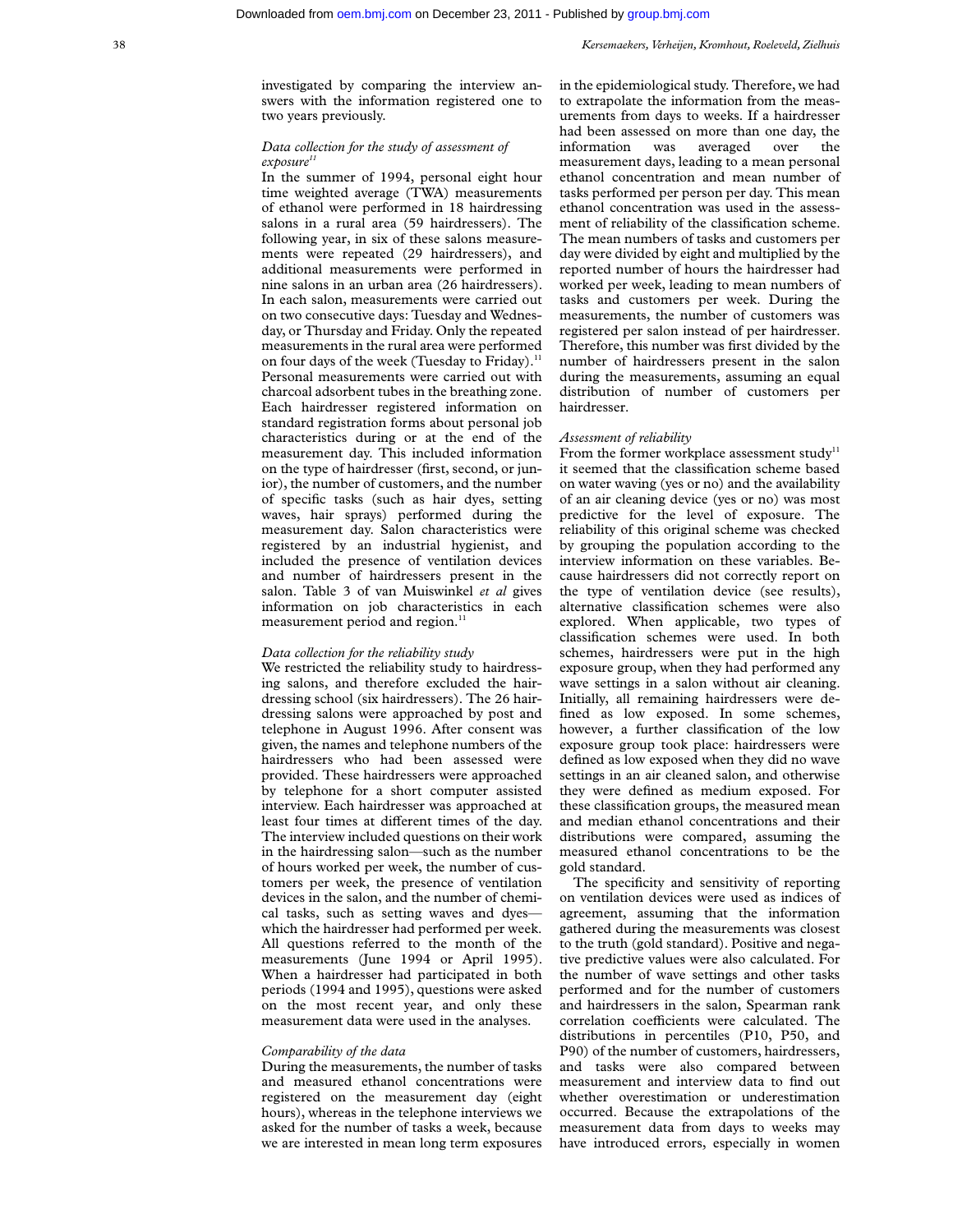*Assessment of exposure to solvents among hairdressers* 39

*Table 1 Participation of salons and hairdressers*

|                            | Salons (n) | Hairdressers (n) |
|----------------------------|------------|------------------|
| Salons sent a letter       | 26         | $87*$            |
| Salons reached             | 22         | $74*$            |
| Participating salons       | 21         | 70               |
| Hairdressers reached       |            | 54               |
| Participating hairdressers |            | 47               |

\*Number of hairdressers who had been monitored in the salons approached and reached; these hairdressers were not approached themselves.

who had been assessed on one day only, additional analyses were performed for women who had been assessed on at least two days.

#### **Results**

Twenty six salons, in which 87 hairdressers had been monitored were approached by letter. Of the 22 salons that could be reached by telephone, one refused to participate. The remaining 21 salons agreed to participate and gave telephone numbers of 70 hairdressers. Of these, 54 (77%) hairdressers were reached by telephone, of whom 47 (87%) were willing to participate in the interview (table 1). Most hairdressers who could not be reached did not work in the specific salon any more and did not leave an address.

Most of the hairdressers (77%) had worked between 20 and 40 hours a week, with a median of 36 hours a week. The number of days that the interviewed hairdressers participated in the measurements ranged from one to four days. Of the 47 hairdressers, 28 had been assessed on more than one day.

Mean ethanol concentrations and its distributions were similar between the population monitored and the subpopulation that participated in the interviews with a mean concentration of 7 mg/m<sup>3</sup>, and a P10, P50, and P90 of 2, 7, and  $25 \text{ mg/m}^3$ , respectively, in both populations.

Table 2 shows the mean ethanol concentrations and its distributions for several classification schemes. With self reports, the original classification scheme based on setting waves and air cleaning resulted in mean ethanol concentrations of 11.8 and 7.4 mg/m<sup>3</sup> in the high and low exposure group, respectively. The distribution of ethanol concentrations overlapped considerably between these exposure groups. Setting waves did not improve the distinction between high and low exposure groups, the mean concentrations of ethanol based on air cleaning only were 11.4 and 7.4 mg/m<sup>3</sup> in the high and low exposure groups, respectively. These resolutions are less than those from this scheme in the original population (15.0 mg/m<sup>3</sup> and 7.1 mg/m<sup>3</sup>). Because hairdressers did not correctly report on the type of ventilation (see later), we included other ventilation devices in the classification scheme. The presence of any ventilation device (including air cleaning, forced ventilation, and air conditioning) seemed to be the best indicator for the level of exposure, with mean concentrations of 17.4 and 7.5 mg/m<sup>3</sup> in the group without and with any ventilation device, respectively. Again, from interview data, setting waves did not improve the distinction between high and low exposure groups. With the scheme that included setting waves, however, the low exposure group could be further divided into medium and low exposure, by which more contrast in mean ethanol concentrations was achieved between high and low exposure groups (17.4 and 5.1 mg/m<sup>3</sup>, respectively), with little overlap in the distributions between these groups  $(P90)_{low}=8.8$  and  $P10_{high}$ =8.2 mg/m<sup>3</sup>). However, most hairdressers were classified in the medium exposure group, of which the distribution of ethanol concentration largely overlaps with those of the

*Table 2 Distribution of measured ethanol concentrations within groups of hairdressers, classified by the presence of ventilation devices and wave settings according to interview data*

|                                                       |       | Ethanol concentration ( $mg/m3$ ) |                 |                 |                 |  |  |
|-------------------------------------------------------|-------|-----------------------------------|-----------------|-----------------|-----------------|--|--|
| <b>Classification</b> schemes                         | $n^*$ | Mean†                             | 10th percentile | 50th percentile | 90th percentile |  |  |
| Wave setting:                                         |       |                                   |                 |                 |                 |  |  |
| Yes (high)                                            | 41    | 9.6                               | 2.4             | 7.3             | 24.7            |  |  |
| No (low)                                              | 4     | 5.1                               | 3.2             | 4.3             | 8.8             |  |  |
| Air cleaning:                                         |       |                                   |                 |                 |                 |  |  |
| No (high)                                             | 20    | 11.4                              | 3.2             | 7.8             | 26.2            |  |  |
| Yes (low)                                             | 23    | 7.4                               | 2.1             | 5.2             | 14.4            |  |  |
| Wave setting and air cleaning (original scheme):#     |       |                                   |                 |                 |                 |  |  |
| High                                                  | 19    | 11.8                              | 2.7             | 8.2             | 26.9            |  |  |
| Low                                                   | 25    | 7.4                               | 2.1             | 5.2             | 14.4            |  |  |
| Air cleaning or forced ventilation:                   |       |                                   |                 |                 |                 |  |  |
| No (high)                                             | 18    | 10.9                              | 2.7             | 7.8             | 25.4            |  |  |
| Yes (low)                                             | 29    | 8.1                               | 2.1             | 5.9             | 24.7            |  |  |
| Wave setting and air cleaning or forced ventilation:# |       |                                   |                 |                 |                 |  |  |
| High                                                  | 17    | 11.3                              | 2.7             | 8.2             | 25.4            |  |  |
| Low                                                   | 29    | 8.1                               | 2.1             | 5.9             | 24.7            |  |  |
| Any ventilation device:                               |       |                                   |                 |                 |                 |  |  |
| No (high)                                             | 8     | 17.4                              | 8.2             | 15.6            | 36.0            |  |  |
| Yes (low)                                             | 39    | 7.5                               | 2.2             | 5.2             | 14.7            |  |  |
| Wave setting and any ventilation device:#             |       |                                   |                 |                 |                 |  |  |
| High                                                  | 8     | 17.4                              | 8.2             | 15.6            | 36.0            |  |  |
| Low                                                   | 39    | 7.5                               | 2.2             | 5.2             | 14.7            |  |  |
| Wave setting and any ventilation device:#             |       |                                   |                 |                 |                 |  |  |
| High                                                  | 8     | 17.4                              | 8.2             | 15.6            | 36.0            |  |  |
| Medium                                                | 33    | 7.7                               | 2.2             | 5.9             | 14.7            |  |  |
| Low                                                   | 4     | 5.1                               | 3.2             | 4.3             | 8.8             |  |  |

\*Total number of observations per model may differ because hairdressers with a missing value on one of the variables sometimes can and sometimes cannot be divided into an exposure group

†Arithmetic mean of individual mean exposures .

‡High=setting waves in a salon without the specified ventilation device; low=all other combinations of answers to questions.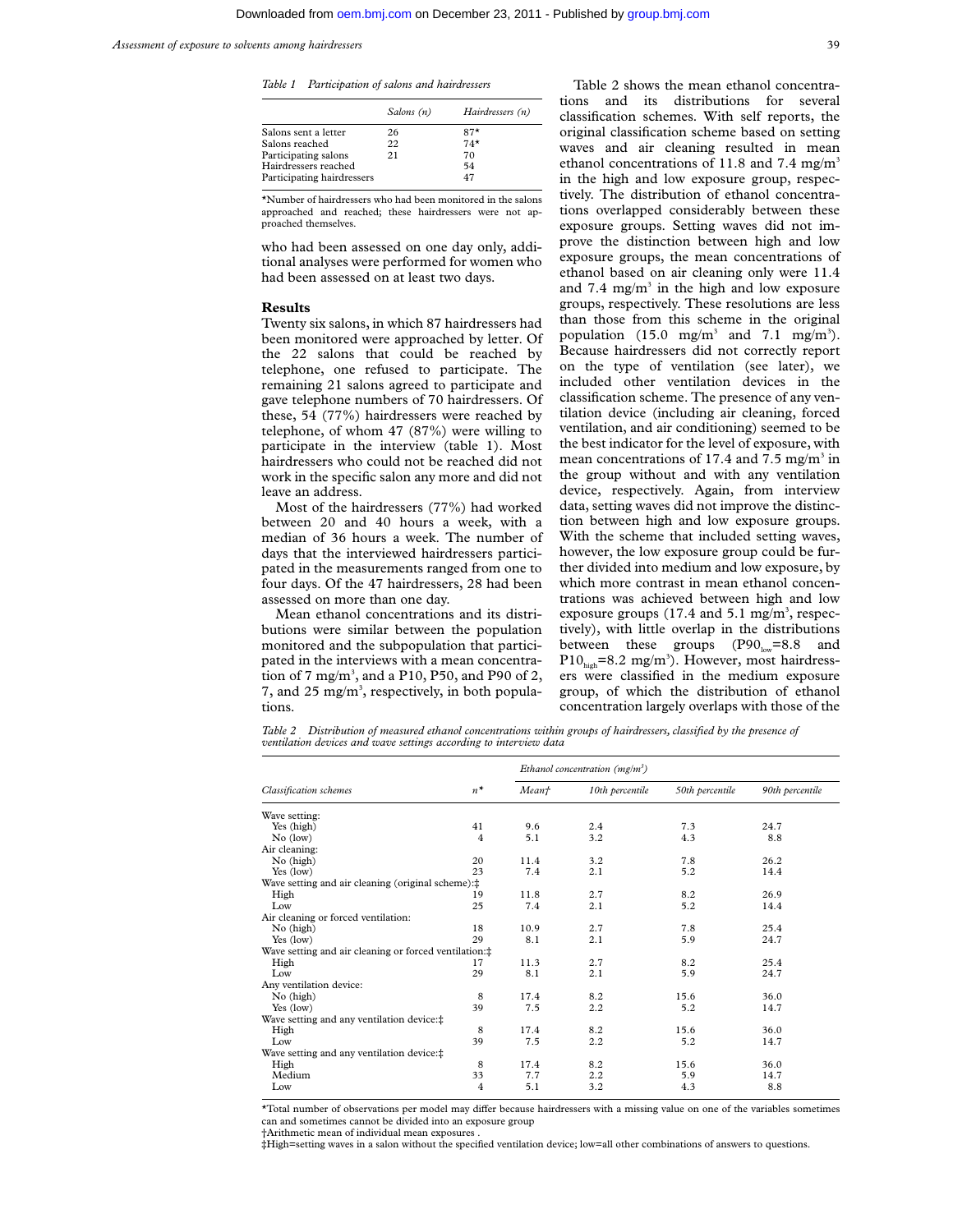*Table 3 Reliability of reporting on ventilation devices in the hairdressing salon*

|                                           |     |          | Measurements |              | PV-<br>(%) | Sensitivity<br>(%) |                    |
|-------------------------------------------|-----|----------|--------------|--------------|------------|--------------------|--------------------|
| <i>Interviews</i>                         |     | Yes      | No           | $PV+$<br>(%) |            |                    | Specificity<br>(%) |
| Any ventilation device                    | Yes | 30       | 9            | 77           | 100        | 100                | 47                 |
|                                           | No  | $\Omega$ | 8            |              |            |                    |                    |
| Forced ventilation or air cleaning device | Yes | 17       | 12           | 59           | 89         | 89                 | 57                 |
|                                           | No  | 2        | 16           |              |            |                    |                    |
| Forced ventilation*                       | Yes |          |              | 50           | 64         | 8                  | 97                 |
|                                           | No  | 12       | 29           |              |            |                    |                    |
| Air cleaning $\star$                      | Yes | 7        | 16           | 30           | 100        | 100                | 56                 |
|                                           | No  | $\Omega$ | 20           |              |            |                    |                    |

\*Hairdressers were excluded who did not know whether forced ventilation or air cleaning devices were present (n=4).

high and low exposure groups  $(P90)_{low}=8.8$  and  $P10<sub>high</sub>=8.2 mg/m<sup>3</sup>$ ). However, most hairdressers were classified as being in the medium exposure group, in which the distribution of ethanol concentration largely overlaps that of the high and low exposure groups (table 2).

The reliability of self reports on other job characteristics, and the type of salon was good, only two hairdressers reported having worked in a mixed salon instead of a women's salon. Also, most of the hairdressers (83%) correctly remembered whether they were first, second, or junior hairdresser during the measurements.

Table 3 shows the results on ventilation devices. All the hairdressers who had worked in a salon with forced general ventilation, an air cleaning device, or with an air conditioner reported so in the telephone interview (sensitivity=100%). However, nine hairdressers reported having worked in a salon with one of these ventilation devices, when that was not the case (specificity=47%). Positive and negative predictive values (PVs) on any ventilation device were relatively high (77% and 100%). Most of the hairdressers who worked in a salon with forced ventilation or air cleaning reported so (sensitivity=89%), but there was much overreporting (specificity=57%). It seemed to be difficult for hairdressers to make a distinction between forced ventilation and air cleaning, with air cleaning devices more often reported. Ten of the 14 hairdressers who had worked in a salon with forced ventilation in the

salon reported that they had worked in a salon with air cleaning. This may account for the low sensitivity (8%) for forced ventilation and the low positive predictive value (30%) and specificity (56%) for air cleaning devices. Hairdressing salons with more than three hairdressers always had a ventilation device, but this was the case in only 33% of the salons with two or three hairdressers.

Table 4 shows the results for the number of hairdressers and customers in the salon, and the number of tasks performed each week. For all variables, considerable overestimation occurred in the interviews compared with the data registered during the measurements, except for the number of hairdressers who worked in the salon simultaneously. Correlation coefficients were highest for the number of hairdressers (0.64) and customers (0.63) in the salon, whereas the correlation coefficients for the number of tasks were lower (0.21–0.49). If only hairdressers who were assessed on more than one day were included, differences in the distribution (P10, P50, and P90) between interview data and data registered during the measurements did not decrease. However, correlation coefficients increased for most variables. Correlation coefficients were 0.76 for the number of hairdressers in the salon and 0.83 for the number of customers a week. For the number of hair dyes the correlation coefficient increased from  $0.21$  to  $0.41$  (P=0.03), and for sweeping and the number of waves set the correlation

*Table 4 Reliability of reporting on number of hairdressers in the salon and mean number of customers and tasks performed per week*

|                        | $\boldsymbol{n}$ |                | Percentile              |                  |                |       |         |        |         |
|------------------------|------------------|----------------|-------------------------|------------------|----------------|-------|---------|--------|---------|
|                        |                  | Mean           | 10%                     | 50%              | 90%            | $R^*$ | P value | $R^*f$ | P value |
| Hairdressers in salon: |                  |                |                         |                  |                |       |         |        |         |
| Measurement            | 47               | 4              | 2                       | 4                | $\frac{5}{7}$  | 0.64  | 0.00    | 0.76   | 0.00    |
| Interview              | 47               | $\overline{4}$ | $\overline{c}$          | $\overline{4}$   |                |       |         |        |         |
| Customers a week:      |                  |                |                         |                  |                |       |         |        |         |
| Measurement            | 40               | 35             | 18                      | 35               | 52             | 0.63  | 0.00    | 0.83   | 0.00    |
| Interview              | 40               | 59             | 37                      | 55               | 88             |       |         |        |         |
| Hair dyes:             |                  |                |                         |                  |                |       |         |        |         |
| Measurement            | 45               | $\overline{c}$ | $\mathbf{0}$            | 0                | 5              | 0.21  | 0.16    | 0.41   | 0.03    |
| Interview              | 45               | 6              | $\mathbf{1}$            | 5                | 15             |       |         |        |         |
| Wave setting:          |                  |                |                         |                  |                |       |         |        |         |
| Measurement            | 45               | 3              | $\mathbf{0}$            | $\boldsymbol{0}$ | 8              | 0.48  | 0.00    | 0.56   | 0.00    |
| Interview              | 45               | 11             | $\mathbf{1}$            | 8                | 30             |       |         |        |         |
| Permanent waves:       |                  |                |                         |                  |                |       |         |        |         |
| Measurement            | 44               | $\overline{4}$ | $\mathbf{0}$            | $\boldsymbol{2}$ | $\overline{7}$ | 0.29  | 0.06    | 0.14   | 0.51    |
| Interview              | 44               | $\overline{7}$ | $\overline{\mathbf{3}}$ | 6                | 15             |       |         |        |         |
| Hair spray use:        |                  |                |                         |                  |                |       |         |        |         |
| Measurement            | 31               | 12             | $\mathbf{0}$            | 12               | 21             | 0.45  | 0.01    | 0.32   | 0.15    |
| Interview              | 31               | 34             | 12                      | 30               | 60             |       |         |        |         |
| Sweeping:              |                  |                |                         |                  |                |       |         |        |         |
| Measurement            | 44               | 32             | 10                      | 29               | 54             | 0.49  | 0.00    | 0.56   | 0.00    |
| Interview              | 44               | 48             | 12                      | 45               | 80             |       |         |        |         |

\*Spearman's correlation coefficients.

†Only hairdressers who had been assessed more than once were included (n=28).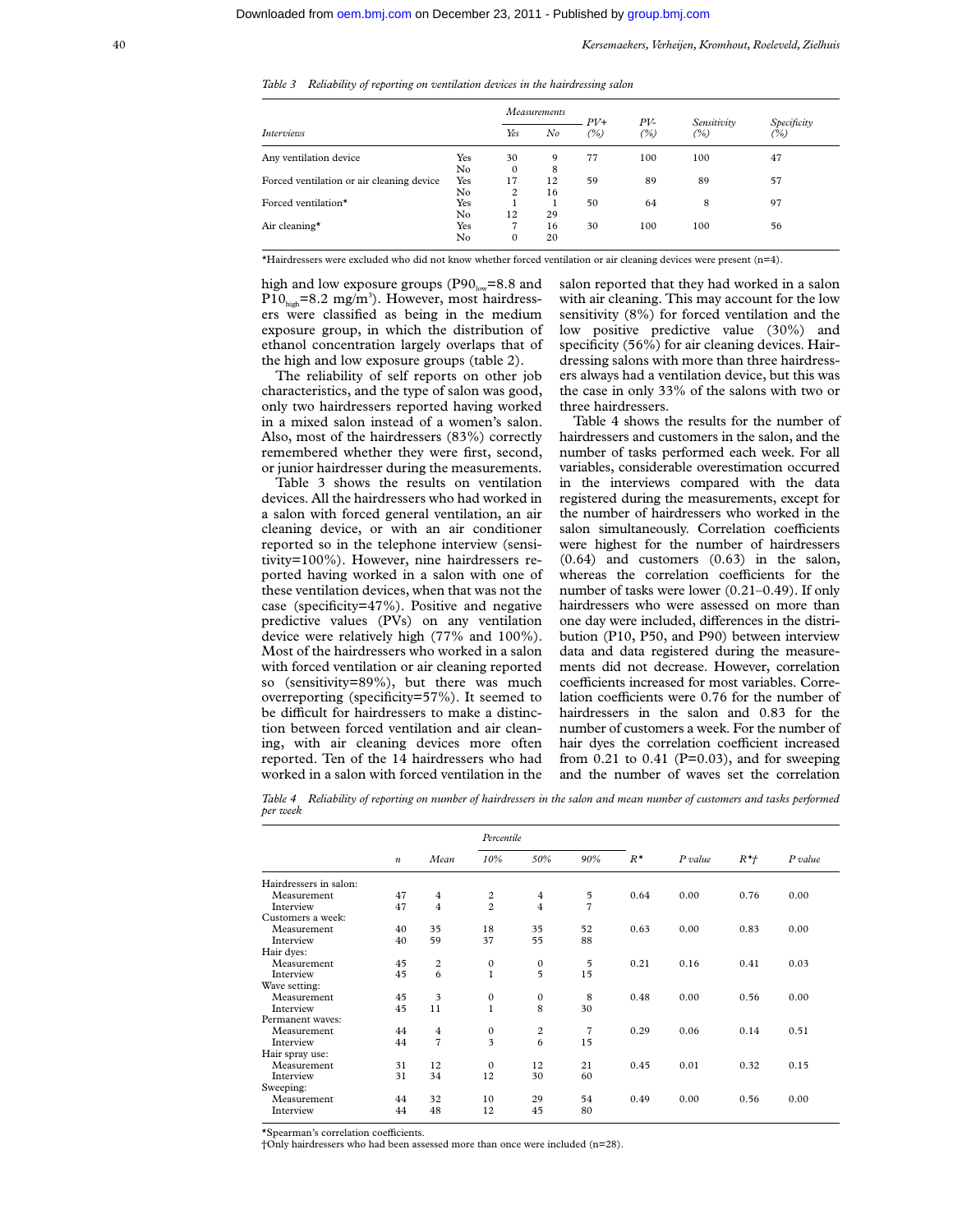coefficient was 0.56 among women who had been assessed on more than one day (P=0.00). Only for the number of permanent waves and the number of hair sprays did the correlation coefficients decrease. Surprisingly, for these variables correlation coefficients were highest when restricting the analyses to women who had been measured on one day  $(R_{\text{permanents}}=0.44,$  $R<sub>hairsprav</sub> = 0.61$ . Of the 46 hairdressers who reported which brand of hair spray they used most often, 34 (72%) mentioned the brand which was registered during the measurements.

#### **Discussion**

This study provides relevant information on the reliability of a classification scheme and interview questions to be used for exposure assessment in a study on reproductive disorders among hairdressers, but it has some methodological limitations.

Only 54% of the hairdressers who were assessed were contacted for the telephone interview. However, for measured ethanol concentration this interviewed population was representative of the total. Therefore, the classification scheme described should be applicable to the interviewed subpopulation and could thus be validly checked. Furthermore, it is unlikely that the reliability of reporting on the questions differs between the hairdressers who participated in the interviews and those who did not.

With self reports, the original classification scheme resulted in mean ethanol concentrations of 11.8 and 7.4 mg/m<sup>3</sup> for the high and low exposure group, respectively. The resolution was slightly less than for the original classification based on observations (15.0 and 7.1 mg/m<sup>3</sup>).<sup>11</sup> This can partly be explained by the fact that we used mainly data from the second measurement period in which the resolution in exposure concentrations was lower.<sup>11</sup> Surprisingly, the interview information on the presence of any ventilation devices resulted in more contrast in mean exposure between the groups (15.0 and 7.1 mg/m<sup>3</sup>, respectively). This is probably due to the large number of incorrect self reports on type of ventilation. Furthermore, with self reports, no improvement was reached by setting waves in both the original scheme and the adjusted scheme based on the presence of any ventilation device and two exposure categories (table 2). This might be explained by the small contrast in this interview variable: only four hairdressers did not set any waves each week. This discrepancy between measurements and interviews in number of hairdressers who did not set waves may be due to the difference in registration per day during the measurements and per week during the interviews. When classifying the population into three exposure groups, however, the variable setting waves did improve the contrast between high and low. But as most hairdressers would have had medium exposure according to this scheme, restricting the comparison to high and low exposure groups would lead to too much loss of power. The medium exposure group is too diverse for relevant salon charac-

teristics, as it includes salons with and without presence of ventilation devices and with and without setting waves.

For salon characteristics—such as the type of salon—the number of hairdressers who worked in a salon and presence of ventilation devices the gold standard is assumed to be appropriate, as these items were recorded by the industrial hygienists during the measurements. These variables were reported reliably in the interviews. Our data show that hairdressers knew whether a ventilation device was present (sensitivity=100%), but presence of one was overreported considerably (specificity=47%). Hairdressers seemed to be unable to make the distinction between forced ventilation and air cleaning, and preferentially reported on the presence of an air cleaning device. The hypothesis that more hairdressers in a salon will yield higher levels of exposure is refuted by our data, which showed that all salons with more than three hairdressers had a ventilation device; this seemed to be the most important determinant of the level of exposure.

The number of customers and the number of chemical tasks performed seemed to be overreported in the interview. Correlation coefficients were relatively high for the number of customers, but moderate correlations were found for the number of chemical tasks performed in a week. In validating the interview data on these personal characteristics, the appropriateness of the gold standard should be considered.

During the measurements, hairdressers themselves registered the number of customers and chemical tasks, which might have introduced errors. Furthermore, this information was registered per day, but was reported per week in the interviews. This may have led to errors, especially on tasks that are not performed every day (most of the chemical tasks). This error in the gold standard is expected to decrease with the number of measurement days of a specific hairdresser, which also appeared from higher correlation coefficients among women who had been measured on more than one day. However, overestimation of the number of customers and tasks occurred to the same extent among women who had been measured once or on more than one day. This overestimation might be explained by the fact that measurements were performed from Tuesday to Friday, whereas in the interviews hairdressers reported on weeks, including Mondays, Saturdays, and shopping nights. The number of customers was highest on Fridays,<sup>1</sup> and would be expected to also be high on Saturdays and shopping nights. We did not take into account this day to day variance in the extrapolation of the measurement data from days to weeks, because day to day variance differed for each hairdresser and exposure variable. For most variables, this might have led to the gold standard being too low, especially for women who have not been assessed on Fridays. However, separate analyses among women who had been assessed on Fridays and on other days did not show consistent differences in correlation coefficients or the amount of overestimation. However, there were small numbers in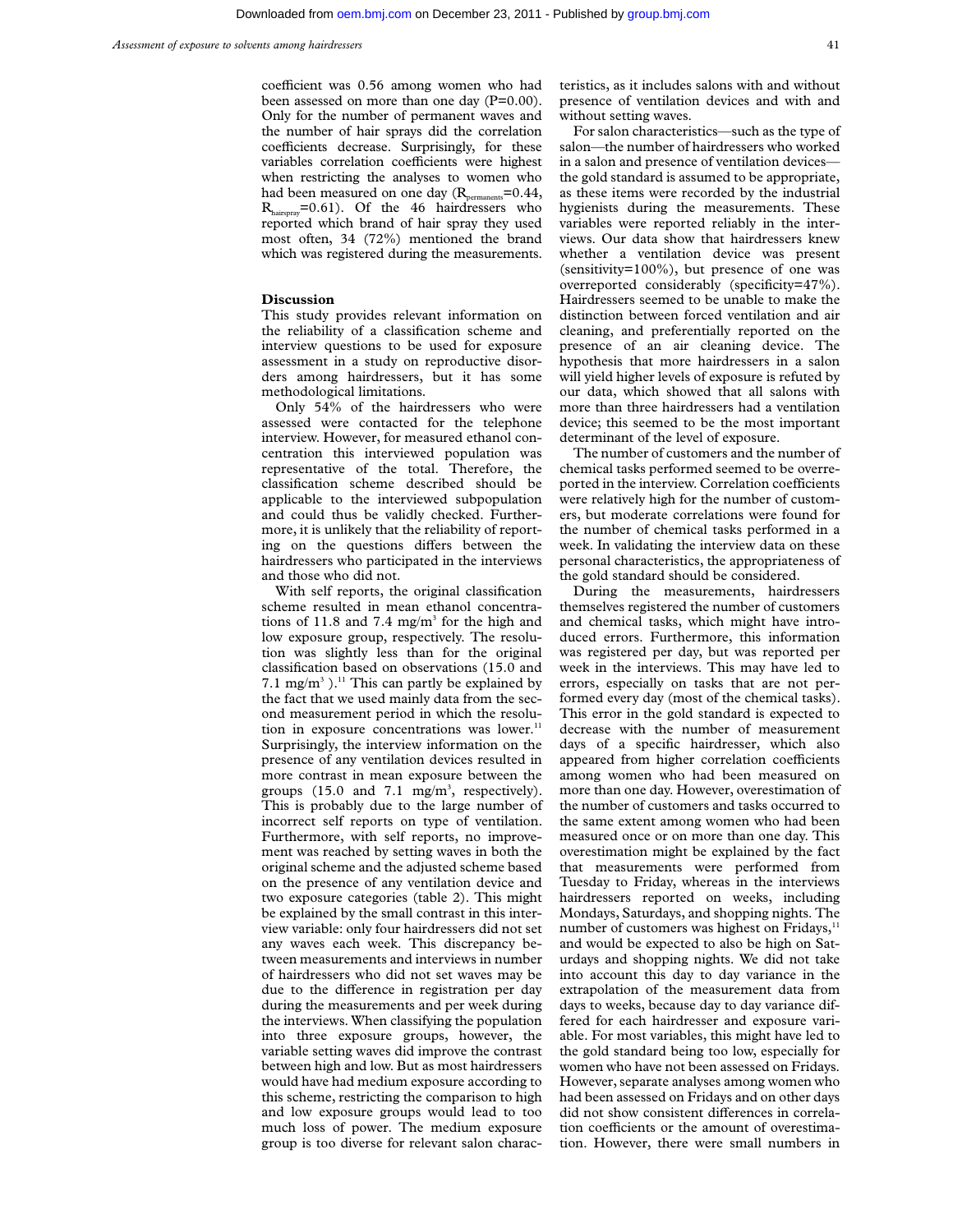this subanalysis. Also, the amount of overestimation of the number of customers was similar between full time (>30 hours a week) and part time workers  $(\leq 30$  hours a week), but the part time workers may have worked at times when the number of customers peaked, which could have led to more overestimation. If mean numbers of customers per week were calculated under the assumption that Fridays and Saturdays are similar, this resulted in an average number of 38,<sup>11</sup> instead of 34 from our calculation, whereas the mean number of customers according to the interviews was 58. Therefore, it is concluded that the method of extrapolation from days to weeks does not entirely account for the overestimations found. Therefore, careful interpretation is needed when exact numbers of performed tasks are used for estimation of exposures, or when dose-response relations are translated to preventive measures.

In an earlier study in The Netherlands on menstrual disorders among hairdressers,<sup>4</sup> exposure to hairdressers' chemicals was assessed by self reported questionnaires. In this study, the reported number of performed tasks was comparable with those reported in our telephone interviews. In the American study of John *et al*<sup>5</sup> on spontaneous abortions among cosmetologists, the number of self reported tasks and customers was somewhere in between our numbers reported in the interviews and the measurements.<sup>11</sup> The mean number of hours worked was about 36 a week in both studies, and thus comparable with our study. In the study of Blatter and Zielhuis,<sup>4</sup> no doseresponse relation was found, but John *et al*<sup>5</sup> found increasing odds ratios with the number of chemical services performed. Because all data were collected in the same way in that study, this dose-response relation may be valid. However, when translating these results into preventive measures, the probability of overestimation of number of tasks should be taken into account.

The present study shows that the reporting on one easily obtainable variable, the presence of any ventilation device, was more predictive for the level of exposure to ethanol than the original scheme based on air cleaning and setting waves. It seems plausible to assume that presence of any ventilation devices will also be predictive for the level of exposure to other solvents or even other volatile agents. The number of hairdressers in the salon was reported reliably, and the number of customers a week was overestimated, but reports correlated fairly well with the information from the measurements. The interview questions on chemical tasks of hairdressers were overreported considerably by the hairdressers, but most variables correlated significantly with information registered during the measurements. Application of these results to the epidemiological study on reproductive disorders among hairdressers will lead to careful interpretation on the reported number of performed tasks, and a classification scheme based on the presence of ventilation should be used instead of a scheme based on the presence of an air cleaning device and the setting of waves.

This work was supported by a grant from The Netherlands Organization of Scientific Research (900-563-065).

- 1 Decouflé P, Murphy C, Drews CD, Yeargin-Allsopp M. Mental retardation in ten-year-old children in relation to their mother's employment during pregnancy. *Am J Ind Med* 1993;**24**:567–86.
- 2 Roeleveld N. *Mental retardation and parental occupation: an explorative epidemiologic study* [thesis]. Nijmegen, The Netherlands: University of Nijmegen, 1991.
- 3 Cordier S, Ha MC, Ayme S, Goujard J. Maternal occupational exposure and congenital malformations. *Scand J Work Environ Health* 1992;**18**:11–7. 4 Blatter BM, Zielhuis GA. Menstrual disorders due to
- chemical exposure among hairdressers. *Occup Med* 1993; **43**:105–6.
- 5 John EM, Savitz DA, Shy CM. Spontaneous abortions<br>among cosmetologists. *Epidemiology* 1994;5:147–54.<br>6 Teschke K, Kennedy SM, Olshan AF. Effect of different
- questionnaire formats on reporting of occupational expo-sures. *Am J Ind Med* 1994;**26**:327–37.
- Gerin M, Siemiatycki J, Kemper H, Begin D. Obtaining occupational exposure histories in epidemiologic casecontrol studies. *J Occup Med* 1985;**27**:420–6.
- 8 Fritschi L, Siemiatycki J, Richardson L. Sef-assessed versus expert-assessed occupational exposures. *Am J Epidemiol* 1996;**144**:521–7.
- 9 Stewart PA, Stewart WF. Occupational case-control studies: two recommendations for exposure assessment. *Am J Ind Med* 1994;**26**:313–26.
- 10 Kromhout H. *From eyeballing to statistical modelling. Methods for assessment of occupational exposure* [thesis]. Wageningen, The Netherlands: University of Wageningen, 1994.
- van Muiswinkel WJ, Kromhout H, Onos T, Kersemaekers WM. Monitoring and modelling of exposure to ethanol in hairdressing salons. *Ann Occup Hyg* 1997;41:235–47.<br>12 Armstrong BK, White E, Saracci R. *Principles of exposure*
- *measurement in epidemiology*. Oxford: Oxford University Press, 1992.